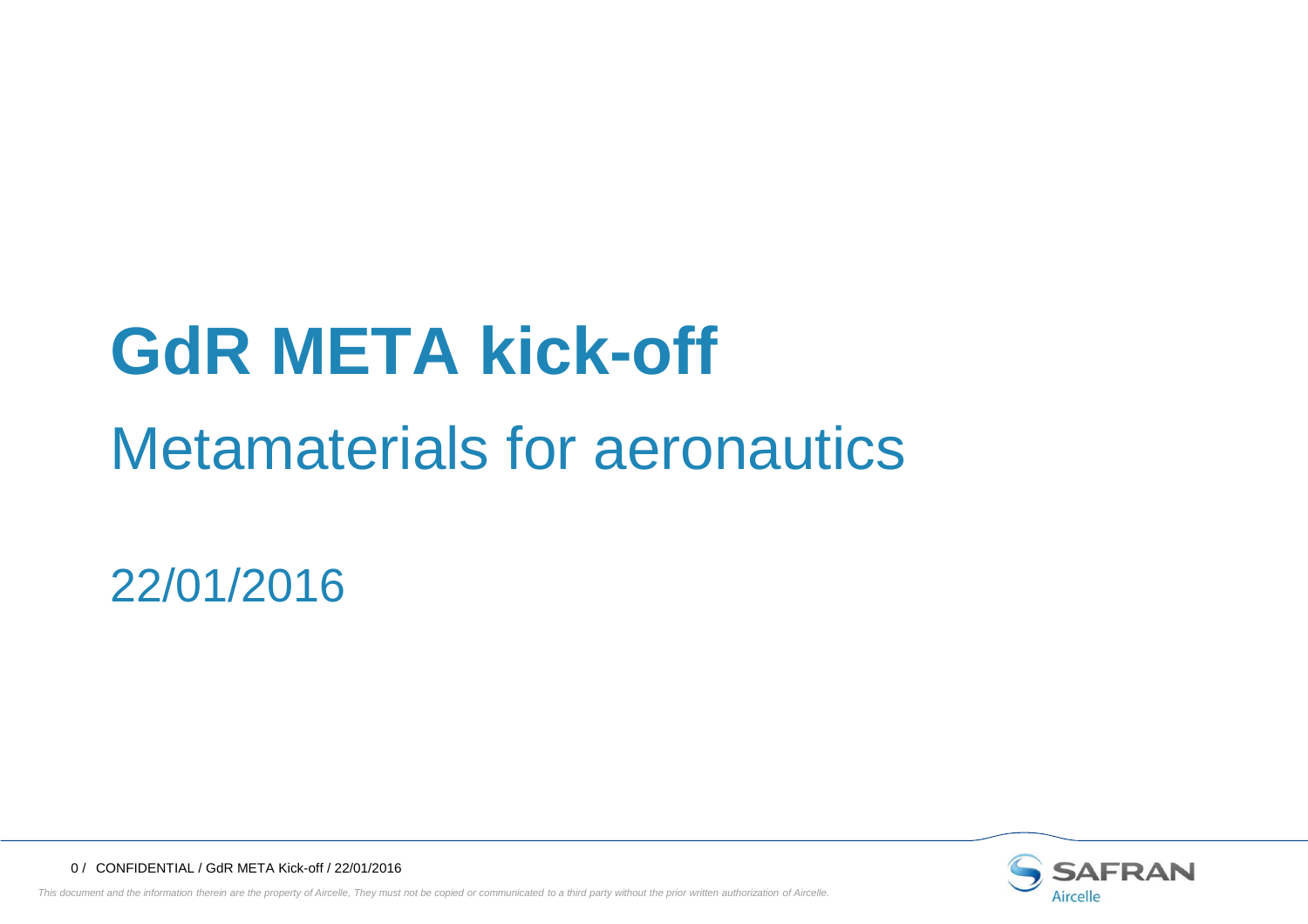### **SAFRAN group**

## **69,000 employees in nearly 60 countries**

# **2014 turnover of 15,4 billion euros**

#### **Aircraft Equipment 3 core businesses:** Main companies in the group• **Aircelle**Aerospace • Messier-Bugatti-Dowty• Hispano-SuizaDefense• Labinal **Security 29%24%Defence** Main company in the group**8%Aerospace Propulsion**• SagemSAFRAN Main companies in the group• Snecma**10%Security** • Herakles**53%**Main company in the group • Turbomeca• Morpho• Techspace Aero



#### <sup>1</sup> / CONFIDENTIAL / GdR META Kick-off / 22/01/2016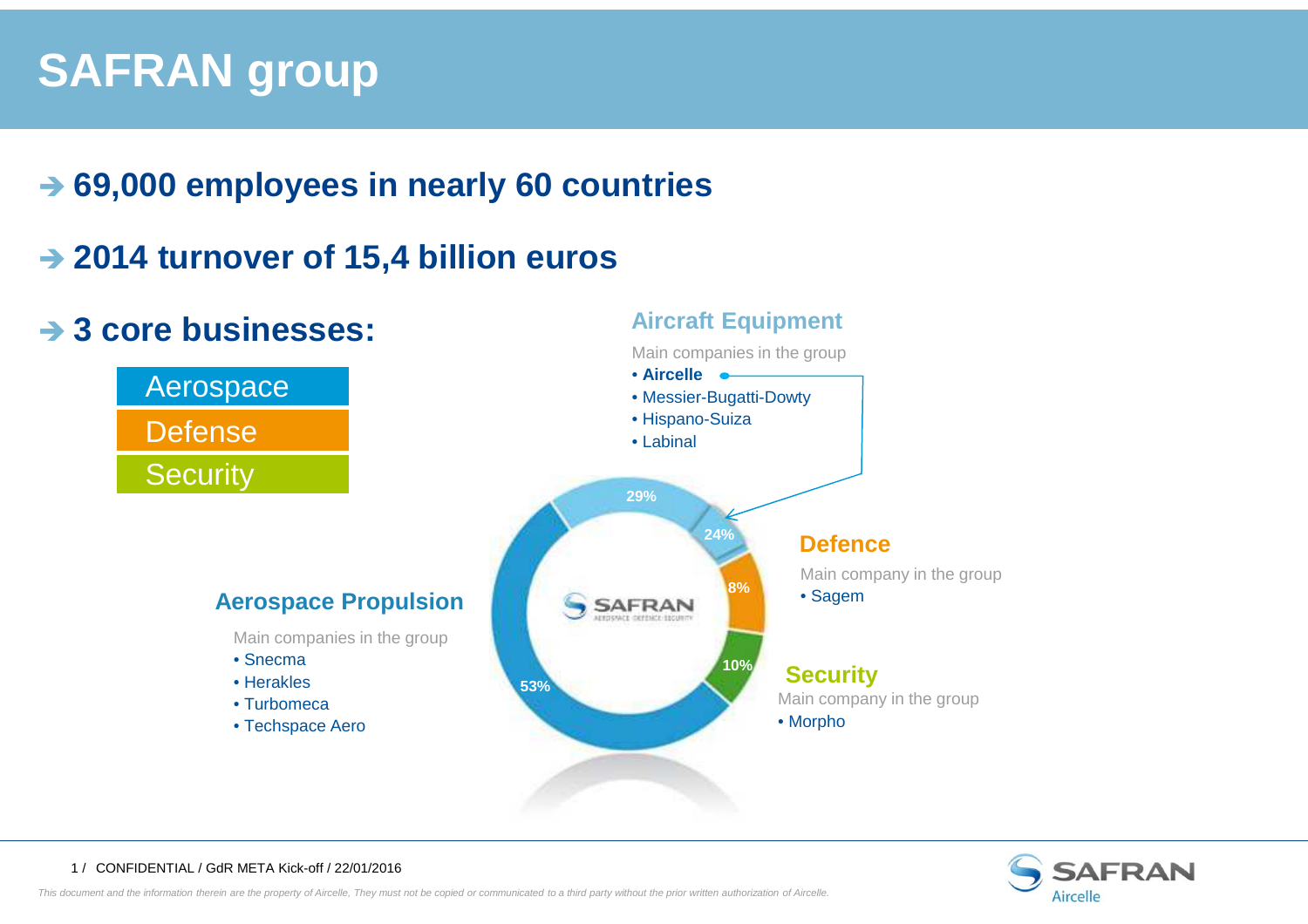### **Aircelle, the nacelle integrator from SAFRAN**

- **→ European leader and second in the world for design, manufacturing and <br>
after sales support of engine paselles after-sales support of engine nacelles**
- **The only nacelles integrator present in every market segment, from** business jots to wide body airliners **business jets to wide-body airliners**



**Nacelle design using high technology composites**



**Complete propulsion system integrator**Manufacturing, integration & certification, composites, nozzles, painting, final assembly…





**Services to operators 1 B€ turnover**Support, spares, maintenance, repair…

# **3 800 employees**



#### <sup>2</sup> / CONFIDENTIAL / GdR META Kick-off / 22/01/2016

This document and the information therein are the property of Aircelle, They must not be copied or communicated to a third party without the prior written authorization of Aircelle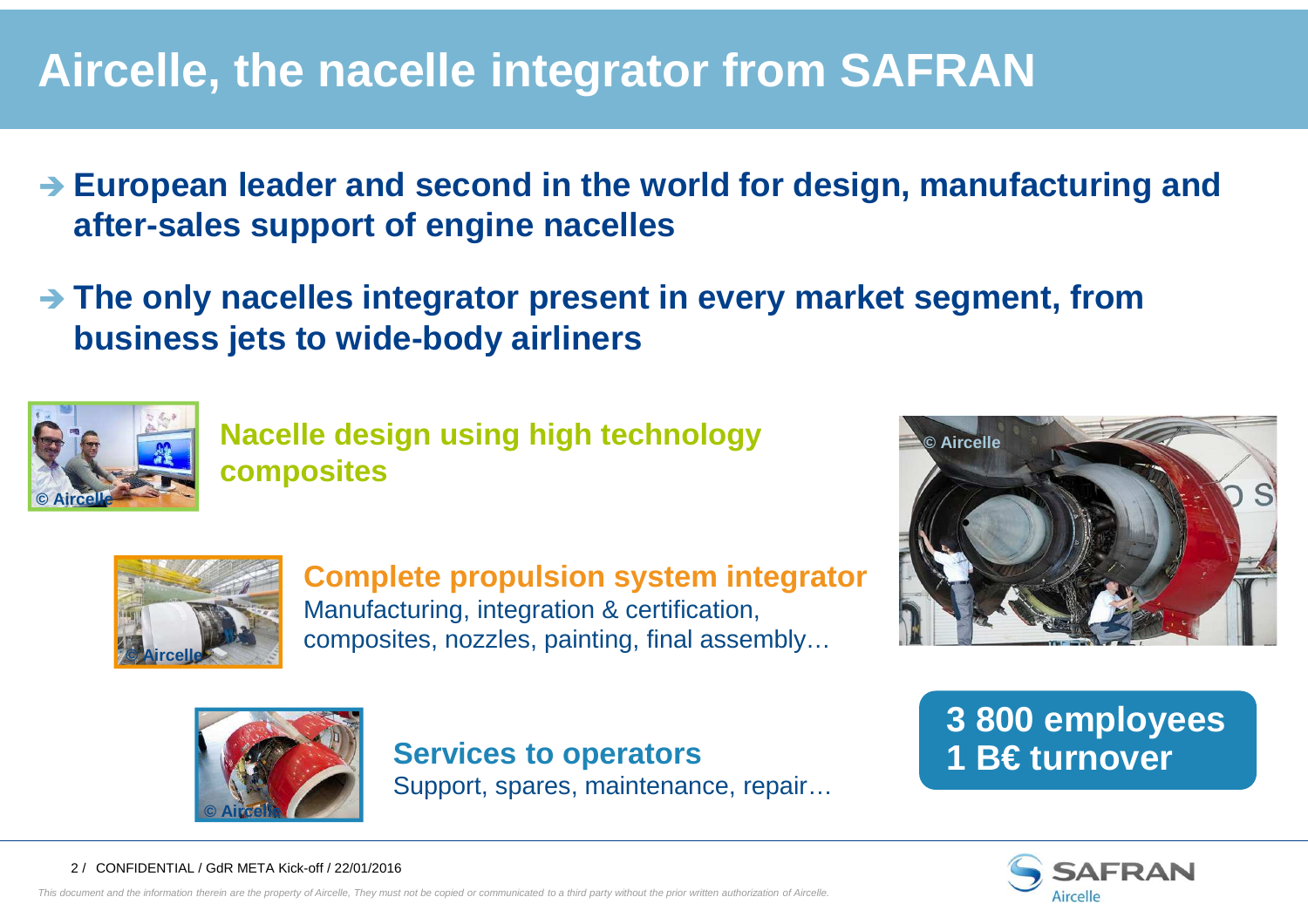#### **Nacelle functions**

## **Aerodynamic and thermal functions**<br>**•** To ensure the protection of the engine i

- To ensure the protection of the engine and the ducting of secondary air flow
- -To manage differences between the internal and external temperatures

## **Biructural function**<br>**Proposite the take**

• To ensure the take-up of strain between the engine and the pylon, including during thrust reverser operation

# **→ Acoustic function**<br>Fe apouse acoust

- To ensure acoustic attenuation of engine noise

# **Braking function (thrust reverser)**<br>■ Te generate thrust reversel during la

To generate thrust reversal during landing

# **Esthetic function**<br>■ Te persepalize **:**

- To personalize with the colors of the airline company



**Air inlet Fan cowl doors** 



3 / CONFIDENTIAL / GdR META Kick-off / 22/01/2016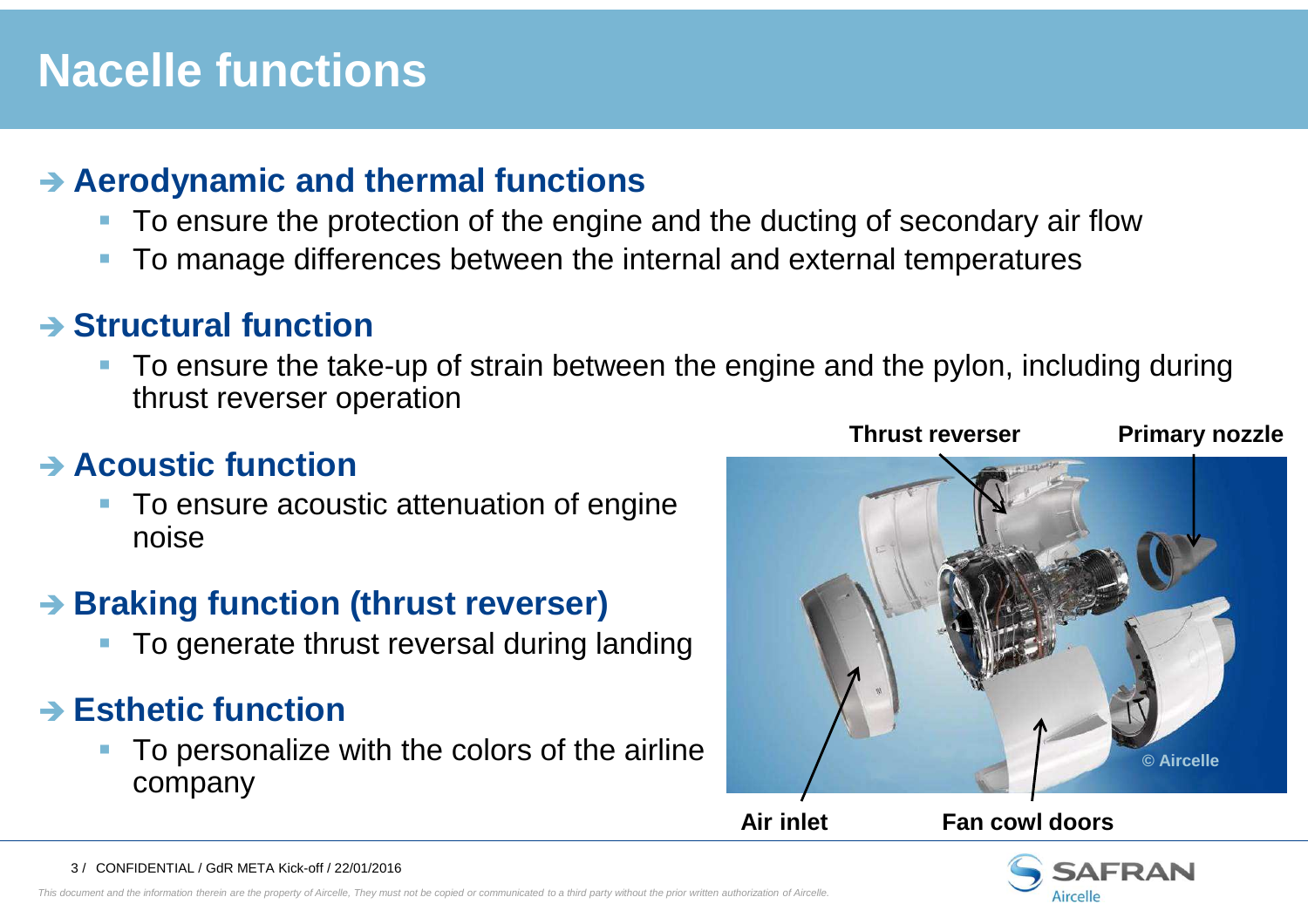#### **The nacelle acoustic function**

- → One of the nacelle functions is to attenuate the engine noise when **proposating within the pacelle propagating within the nacelle**
- **→ Conventional liners are based on the Helmholtz resonator principle**



**AFRAN** Aircelle

This document and the information therein are the property of Aircelle, They must not be copied or communicated to a third party without the prior written authorization of Aircelle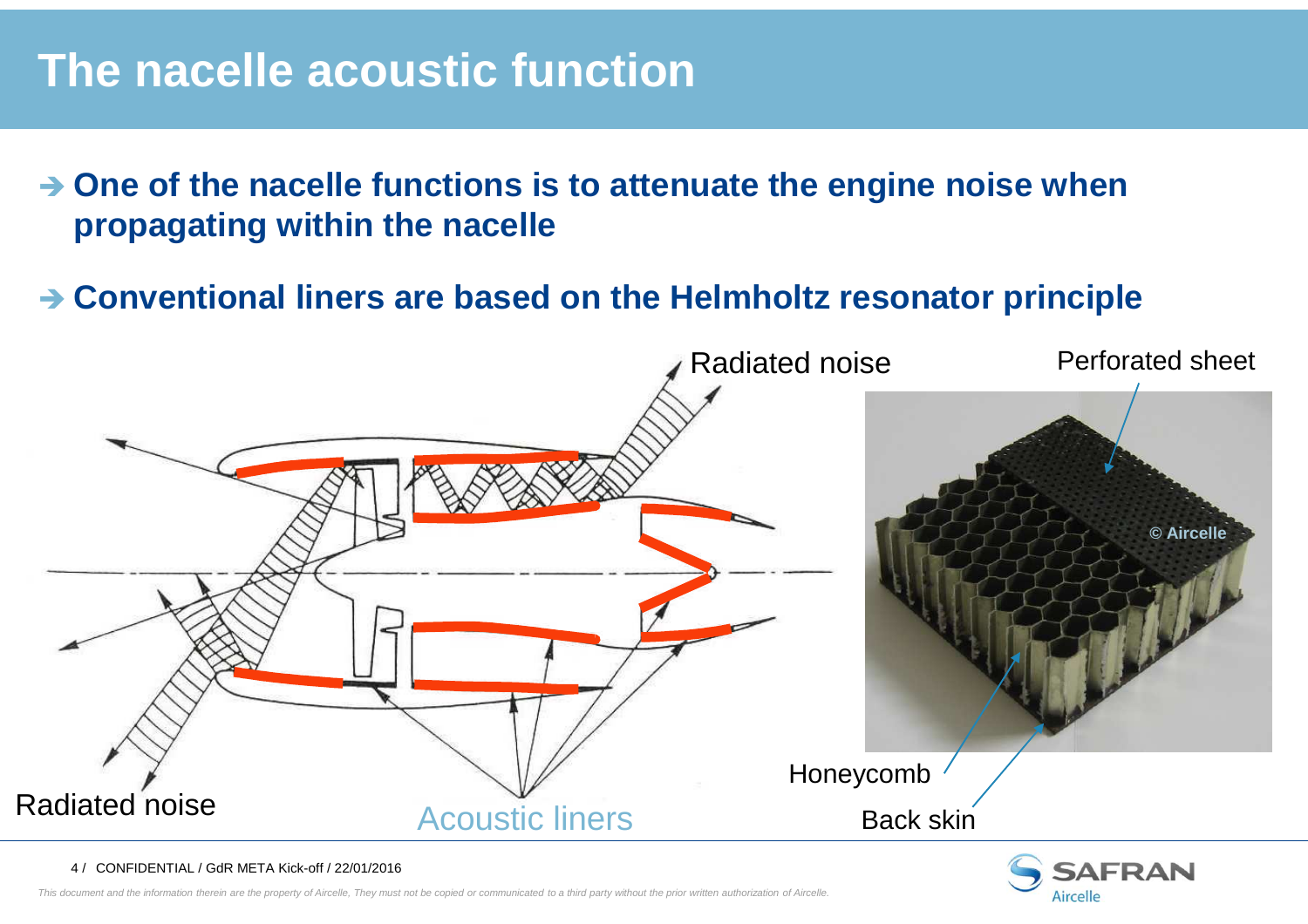### **Acoustic challenge for next generation engines**

- **To reduce fuel burn, engine fan diameter**<br>■ will keen increasing **will keep increasing**
- **→ Fan tone noise will shift towards lower**<br>frequencies **frequencies**





- **Conventional acoustic liners may become too thick to be integrated to the nacelle**
- **Acoustic metamaterials may attenuate low frequency (500Hz - 1000Hz) noise with a limited thickness (up to 40mm)**



<sup>5</sup> / CONFIDENTIAL / GdR META Kick-off / 22/01/2016

This document and the information therein are the property of Aircelle, They must not be copied or communicated to a third party without the prior written authorization of Aircelle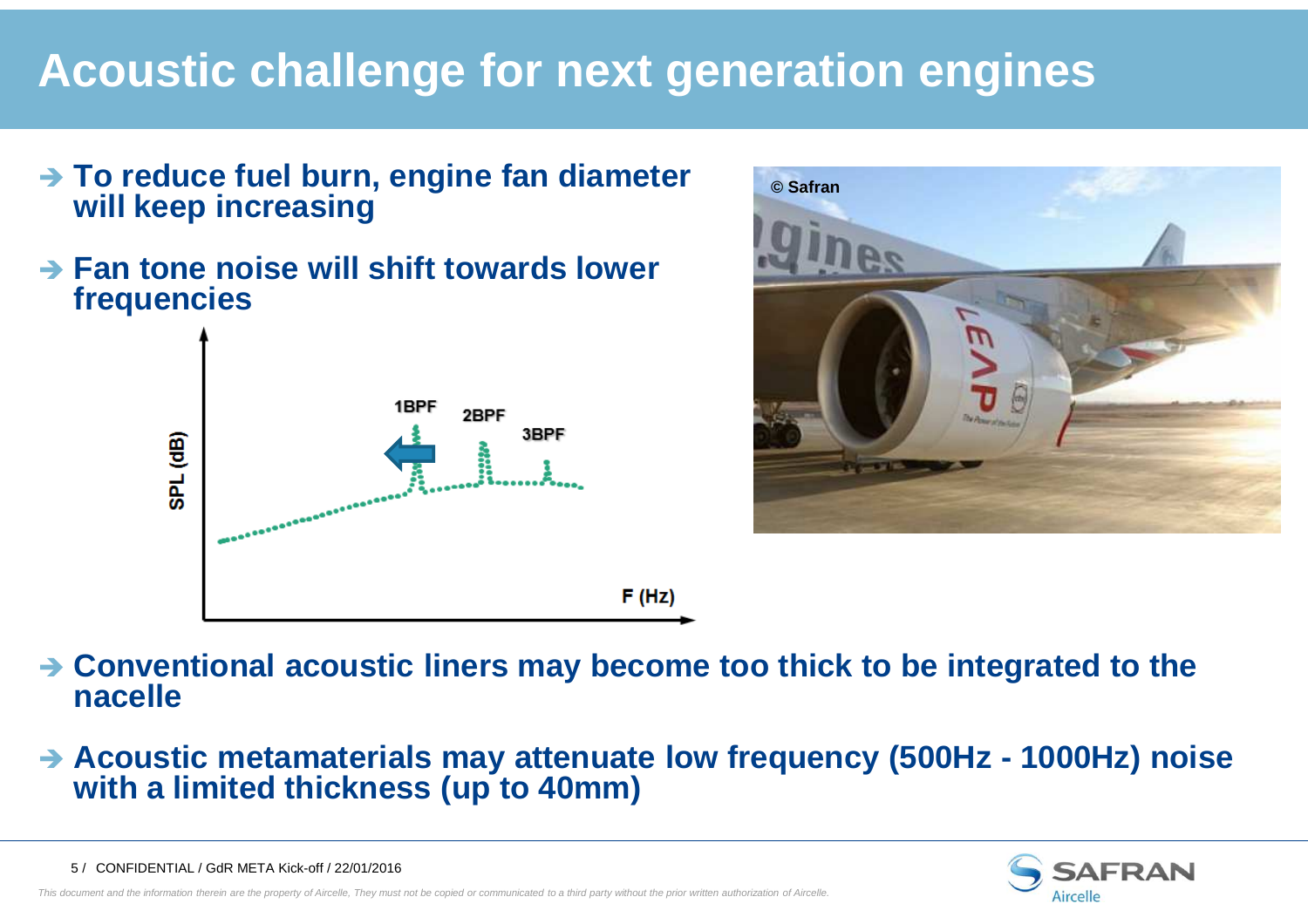#### **Nacelle main integration constraints**

|                              |                          | Inlet and thrust reverser                                                                     | <b>Primary exhaust</b>                    |
|------------------------------|--------------------------|-----------------------------------------------------------------------------------------------|-------------------------------------------|
| <b>Acoustic</b>              | <b>Frequencies</b>       | 500Hz to 3000Hz                                                                               | 4kHz to 6kHz                              |
|                              | <b>Attenuation level</b> | Doubled compared to SDOF (at iso area)                                                        |                                           |
| <b>Weight</b>                |                          | To be minimized<br>$(ref: 10$ lbs/m <sup>2</sup> )                                            |                                           |
| <b>Thickness</b>             |                          | Up to 40mm                                                                                    | Up to 15mm (nozzle)<br>Up to 200mm (plug) |
| <b>Temperature</b>           |                          | Inlet: - $70^{\circ}$ C to +100 $^{\circ}$ C<br>$T/R$ : -70 $^{\circ}$ C to +180 $^{\circ}$ C | Up to $700^{\circ}$ C                     |
| <b>Grazing flow velocity</b> |                          | Up to Mach 0.6                                                                                | Up to Mach1.0                             |



This document and the information therein are the property of Aircelle, They must not be copied or communicated to a third party without the prior written authorization of Aircelle.